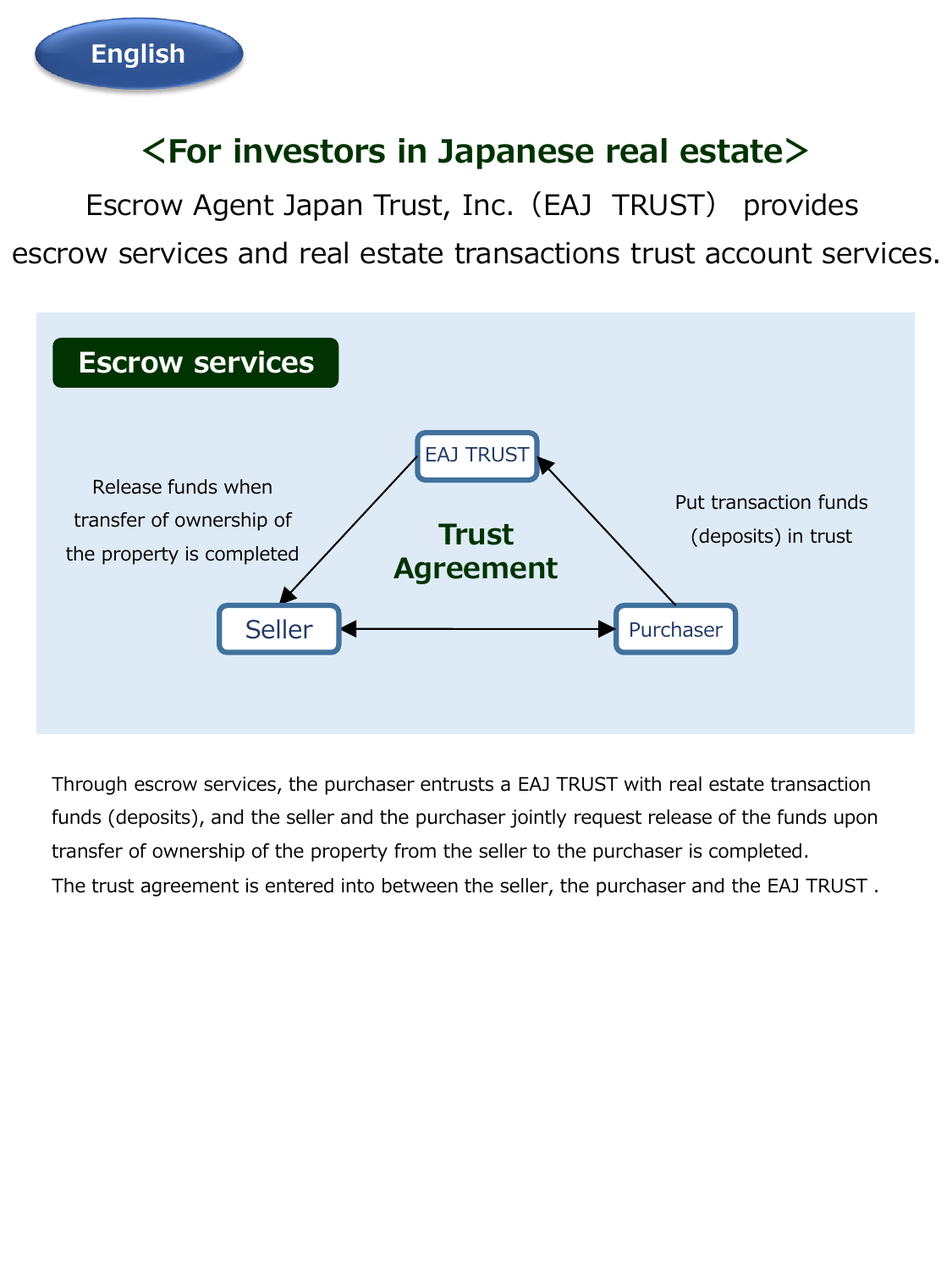#### **Real Estate Transactions Trust Account Services**



The services we provide are basically of the same nature as escrow services. However, through our real estate transactions trust account services, both sellers and purchasers can use our services without going through the complicated trust agreement process once a contract is entered into between a real estate agent and a EAJ TRUST .

Furthermore, even if a sale and purchase of property has not been finalized, investment funds can be pooled in a trust account.

### **―Why a seller and a purchaser do not need to enter into a trust agreement?**

A trust agreement is an agreement concerning the money deposited by a purchaser with a real estate agent, to be entered into between the real estate agent as a trustor, a purchaser as a beneficiary, and EAJ TRUST as a trustee. Therefore, the beneficiary is only specified by the trustor and does not become a party to the agreement.

**By using a Japanese real estate agent with whom we have entered into a trust agreement, you can use our 「real estate transactions trust account services」 which provide support for safe, secure and smooth real estate transactions.**